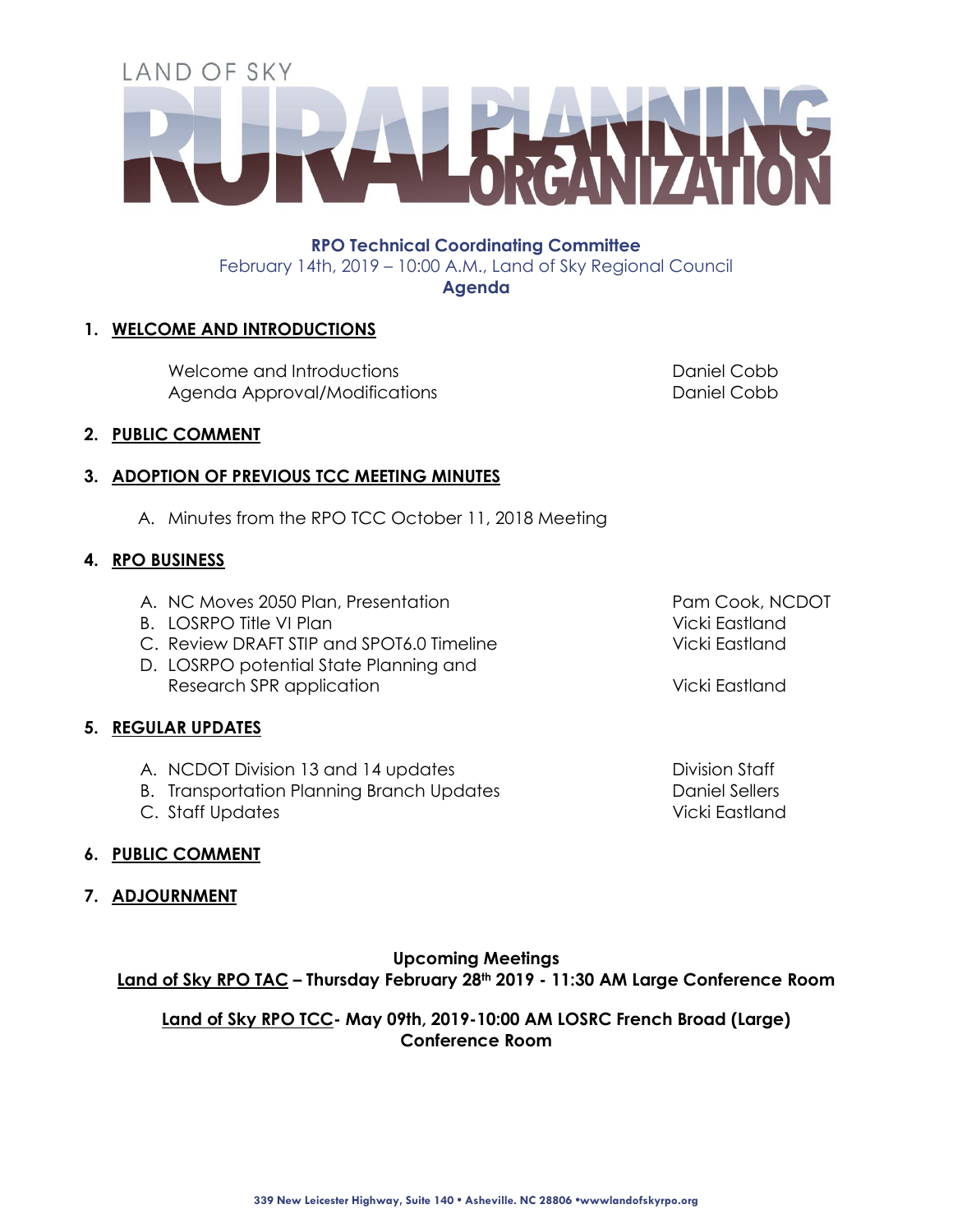#### **1. WELCOME AND INTRODUCTIONS**

Welcome and Introductions Daniel Cobb

Agenda Approval/Modifications Daniel Cobb

#### **2. PUBLIC COMMENT**

#### **3. ADOPTION OF PREVIOUS TCC MEETING MINUTES**

A. Minutes from the RPO TCC October 11, 2018 TCC Meeting

#### **RPO Technical Coordinating Committee**

October 11, 2018 – 10:00 A.M., Land of Sky Regional Council **Minutes**

#### **Attendance:**

| Daniel Cobb             | Vicki Eastland  | Nick Kroncke   | Zia Rifkin             |
|-------------------------|-----------------|----------------|------------------------|
| Steve Williams          | Troy Wilson     | Jodie Ferguson | <b>Hannah Cook</b>     |
| <b>Brendan Merithew</b> | Daniel Sellers  | Erica Anderson | Joy Fields             |
| Matt Cable              | Kenny Armstrong | Stephen Sparks | <b>Forrest Gilliam</b> |
| Dana Bolden             | John DeGellecke |                |                        |

#### **WELCOME AND HOUSEKEEPING**

Vice Chair Daniel Cobb called the meeting to order at approximately 10:00am; he welcomed everyone in attendance and introductions followed. He communicated that the agenda was presented for approval with no modifications requested.

#### *Steve Williams moved to approve the agenda as presented. Matt Cable seconded and the motion carried as all were in favor.*

#### **PUBLIC COMMENT**

No public comments were made.

#### **ADOPTION OF THE PREVIOUS TCC MINUTES**

*Forrest Gilliam moved to approve the June 14, 2018 TCC minutes as presented. Steve Williams seconded and as all were in favor, the motion carried.*

#### **RPO BUSINESS**

LOSRPO Resolutions of Support for Rural Transit Providers: Vicki Eastland shared information about the resolutions of support for rural transit providers in Haywood, Madison and Transylvania Counties, which NCDOT is requiring from RPOs/MPOs for their applications for Federal Transit Agency (FTA) Section 5310 funds. The (FTA) Section 5310 Enhanced Mobility for Seniors and Individuals with Disabilities provides funds for programs and projects that aim to improve mobility for seniors and individuals with disabilities by removing barriers to transportation services and to expand mobility options. She communicated that the resolutions were distributed for review by the TCC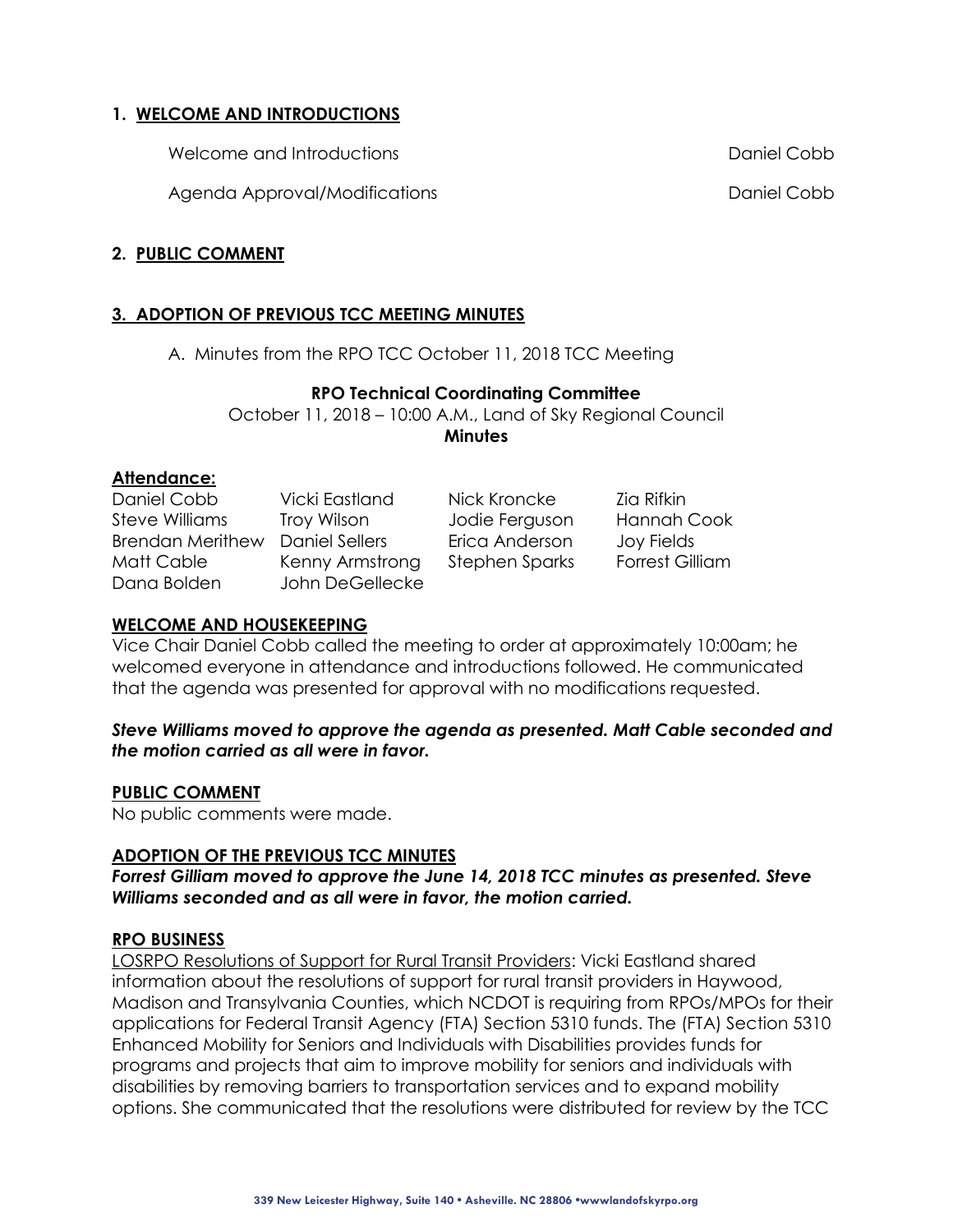prior to today's meeting. Resolutions include identified needs of Haywood Public Transit, Transylvania Counties Transportation Department and the Madison County Transportation Authority).

#### *Matt Cable moved to recommend the resolutions go to the RPO TAC for approval. Jodie Ferguson seconded and the motion carried without further discussion.*

LOSRPO Prioritization SPOT5.0 Local Input Points Division Needs Tier: Vicki Eastland shared that staff-level meetings have been held in all counties with representatives from all LOSRPO member governments, NCDOT staff and FBRMPO staff. LOSRPO staff have completed draft scoring of all Division Needs Projects and applied Local Input Points based on Local Priority Rank and the RPO's approved methodology. Vicki Eastland noted that LOSRPO TAC/TCC members have been provided with the draft local input points assignment list via email and the LOSRPO advertised these for public comment and public hearing in the October 3rd edition of Mountain Express. The list is also available on the RPO's website: [http://www.landofsky.org/rpo.html.](http://www.landofsky.org/rpo.html) She next reviewed the list with the TCC and shared that along with the project requested to cascade, there are also a couple of projects that have partial points since those are in both the RPO and MPO regions including the US 276 Jonathon Creek Road project in Haywood County and the US 25/70 Superstreet in Madison and Buncombe County. She proposed transferring the 64 points to the MPO for the US 25/70 Superstreet project, noting that it would not be known if the points were accepted by the MPO until after their board meeting in two weeks. Vicki Eastland noted that the public comment period ends before the TAC meets on October 18.

#### *Steve Williams moved to approve the draft Division Needs Local Input Points assignment and to send that to the RPO TAC for approval. Jodie Ferguson seconded and the motion carried without further discussion.*

Elect New TCC Chair and Vice Chair: Vicki Eastland shared that an election was last held about a year ago. Since that time, Mark Burrows has retired, and Daniel Cobb is acting as chair for today's meeting. Daniel Cobb shared he was happy to continue to serve in either the chair or vice chair position.

#### *Steve Williams moved to nominate Daniel cobb as Chair. Joy fields seconded the motion, which passed without further discussion.*

Vicki Eastland shared that for either office, there is minimal time commitment involved.

Forrest Gilliam communicated that he would be willing to be Vice Chair. Steve Williams nominated Forrest Gilliam for Vice Chair.

#### *Daniel Cobb moved to approve Forrest Gilliam as Vice Chair. Steve Williams seconded and the motion carried without further discussion.*

LOSRPO TCC/TAC Meeting Schedule FY 19/20: Vicki Eastland shared that the first 2019 meeting would be in February and meetings in FY 19/20 are set up to meet NCDOT deadlines.

#### *Information item only- no action required.*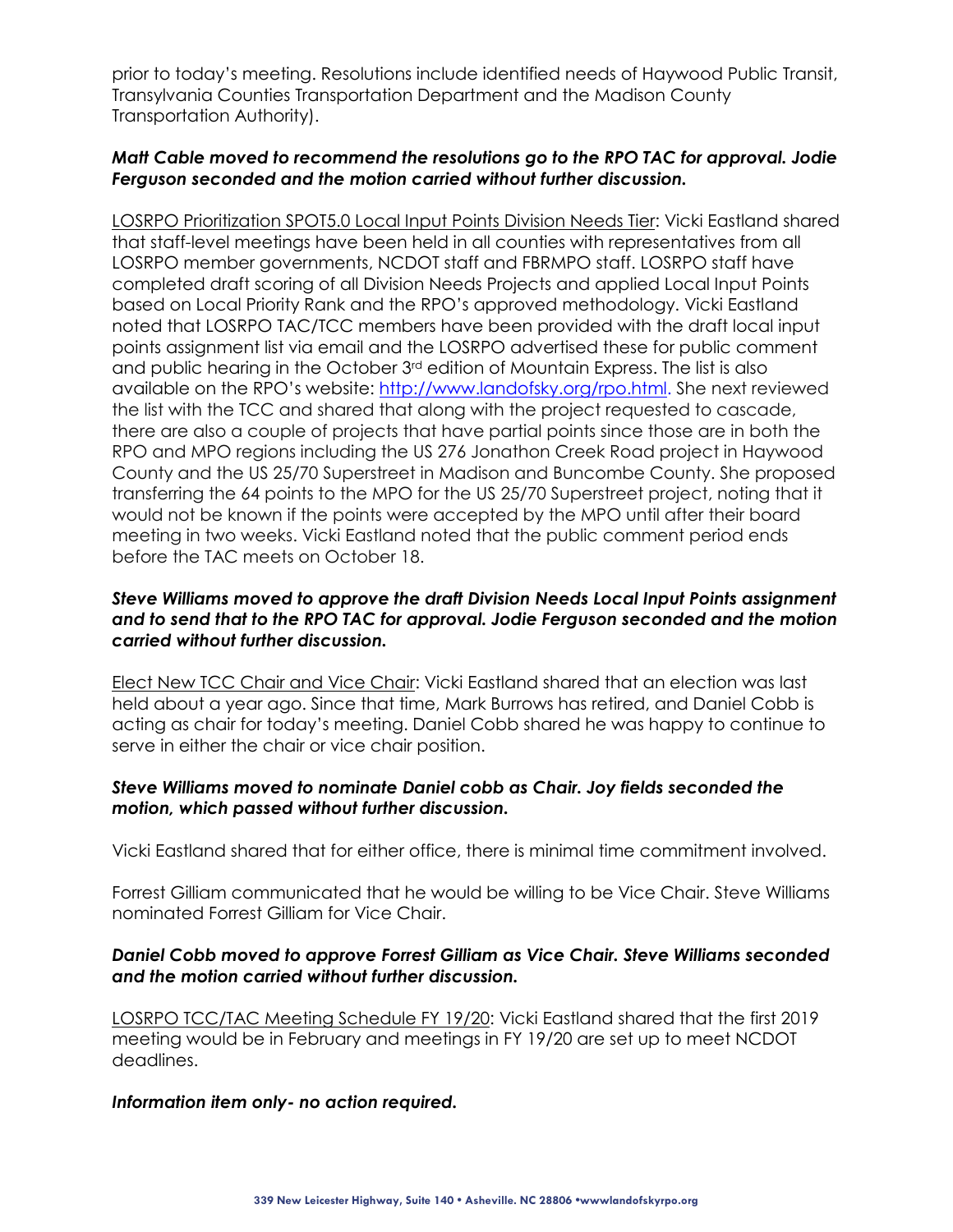#### **REGULAR UPDATES**

NCDOT Division 13 and Division 14 updates TPB Updates Legislative Updates Staff Updates and Housekeeping

#### **PUBLIC COMMENT**

No public comments.

#### **ADJOURNMENT**

*Stephen Sparks moved to adjourn the meeting. Matt Cable seconded and the meeting adjourned.*

#### *Staff recommended action:*

Review meeting minutes and approve

#### **4. RPO Business**

#### **Item 4A NC Moves 2050 Plan, Presentation**

The N.C. Department of Transportation is updating its long-range transportation plan to help guide North Carolina's future transportation policies and investments. The plan is called NC Moves 2050, and provides a 30-year transportation blueprint for the state. Pam Cook, NCDOT Transportation Planning Branch is here to provide a presentation of the plan and opportunities for input.

#### **Staff Recommendations**:

Informational, provide feedback to NCDOT

#### **Item 4B LOSRPO Land of Sky RPO Title VI Plan**

Title VI is the federal law that protects individuals and groups from discrimination on the basis of **race, color, and national origin** in all programs, services, and activities of a Federal-aid recipient. The law specifically states: "*No person in the United States shall, on the grounds of race, color or national origin, be excluded from participation in, be denied the benefits of, or be subjected to discrimination under any program or activity receiving federal financial assistance."*

Other related laws have expanded the Program to protect against discrimination based on **age, sex, limited English proficiency (LEP), income-level**, and **disability; (and creed/religion, where applicable)**. The **intent** of the Program is to **remove barriers** and **conditions** that prevent **minority**, **low-income**, **LEP**, and other **disadvantaged persons** from accessing, participating in, and benefiting from programs and activities of Federal-aid recipients.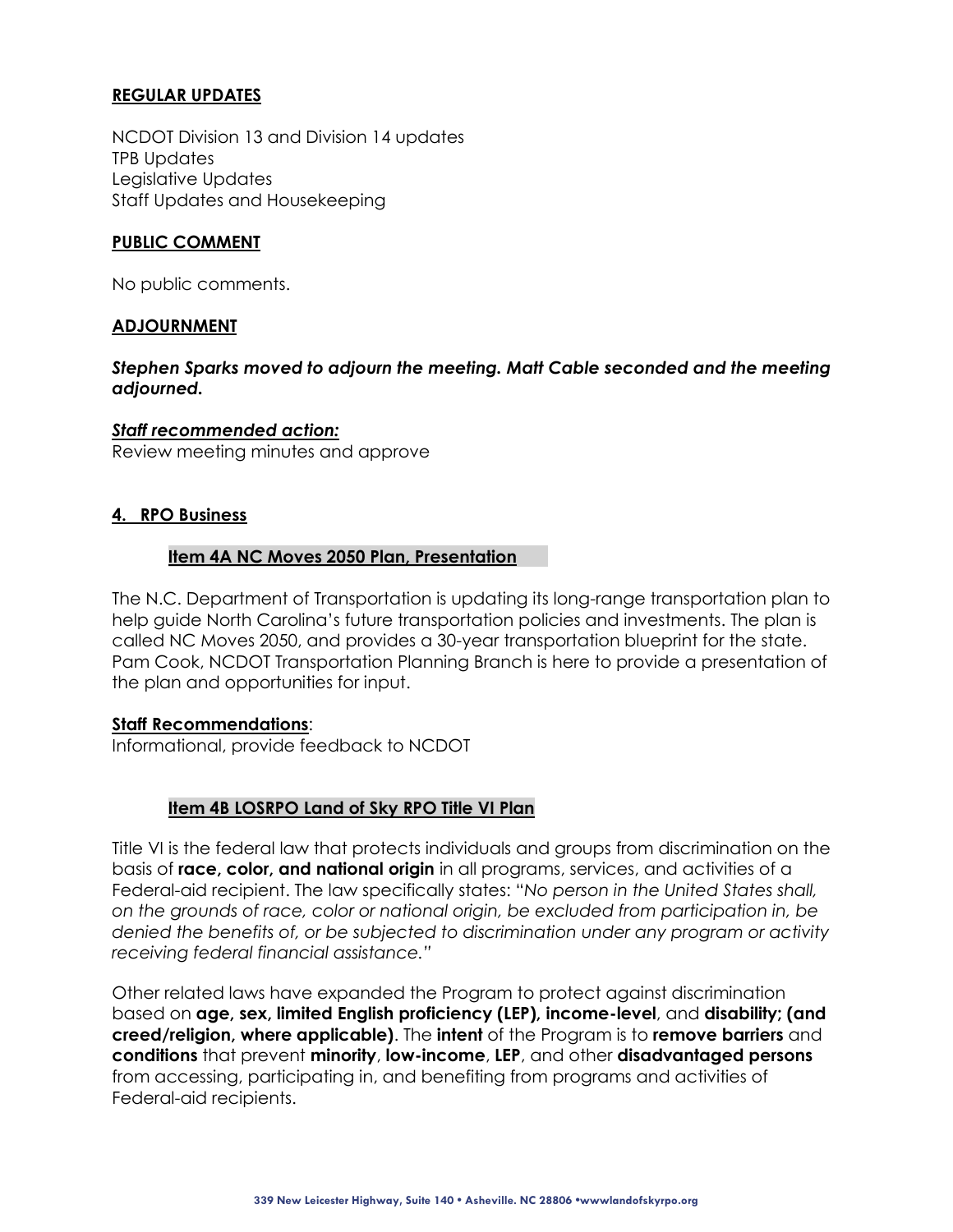NCDOT is a recipient of Federal financial assistance from the US Department of Transportation. As a recipient of these funds, NCDOT must comply with Title VI of the Civil Rights Act of 1964 and other nondiscrimination authorities. NCDOT is required to have a comprehensive **Title VI Nondiscrimination Program** to prevent and eliminate discrimination in programs and activities administered by NCDOT. The Office of Civil Rights (OCR), External Civil Rights (ECR) is the focal point for the implementation of NCDOT's Title VI Nondiscrimination Program. ECR is also responsible for determining if the Department's sub recipients are in compliance with Title VI. Sub recipients may include **transit systems**, **metropolitan and rural planning organizations** (**MPOs and RPOs**), **local government agencies (LGAs)**, **airport sponsors, universities, contractors**, and other **entities receiving funds through NCDOT**

Land of Sky RPO submitted our DRAFT Title VI Plan to NCDOT TPD in September 2018. After TPD's review the plan of forwarded on to NCDOT Office of Civil Rights for their internal review. LOSRPO staff received notification on February 4, 2019 that the DRAFT Plan needed was acceptable and does not require any edits.

#### **Staff Recommendations**:

Review and discuss the plan. Vote to recommend Land of Sky RPO TAC adopt the Title VI Plan at their meeting on February 28, 2019.

#### **Item 4C: Review DRAFT STIP and SPOT6.0 Timeline**

NCDOT released the DRAFT 2020-2029 STIP in early January. The DRAFT was shared with RPO TCC and TAC members. There will be opportunity for public comments, RPO staff will share the dates of these meetings when they are published. Some highlights from the draft document include, in the Regional Impact Tier, the intersection of South Caldwell, Broad and US 64 funded in the DEVELOPMENTAL STIP. In the Division Needs Tier, US 276 from Dellwood Road to I 40 is funded in the DELIVERABLE STIP, US 25/70 modernization project funded in the DEVELOPMENTAL STIP, the US 25/70 Superstreet project from Tillery Branch to Monticello Road is funded in the DEVELOPMENTAL STIP. Also in Madison County in the MPO area, Crossroads Parkway is receiving the remaining \$1.3 Million Dollars needed for construction in FY2020. Addition STIP project information will be provided in the agenda packet.

The P6.0 Prioritization process has begun. RPO staff is attending workgroup meetings and sub-committee meetings. Pre-submittal of intersection projects has occurred. Local county meetings will need to be set up in May/June to discuss project submittals. The submittal window will open in July and close the end of September. See P6.0 schedule for more information. Also visit [http://www.landofsky.org/rpo.](http://www.landofsky.org/rpo.html) For updates and information.

#### **Staff Recommendations**:

Informational only, no action required.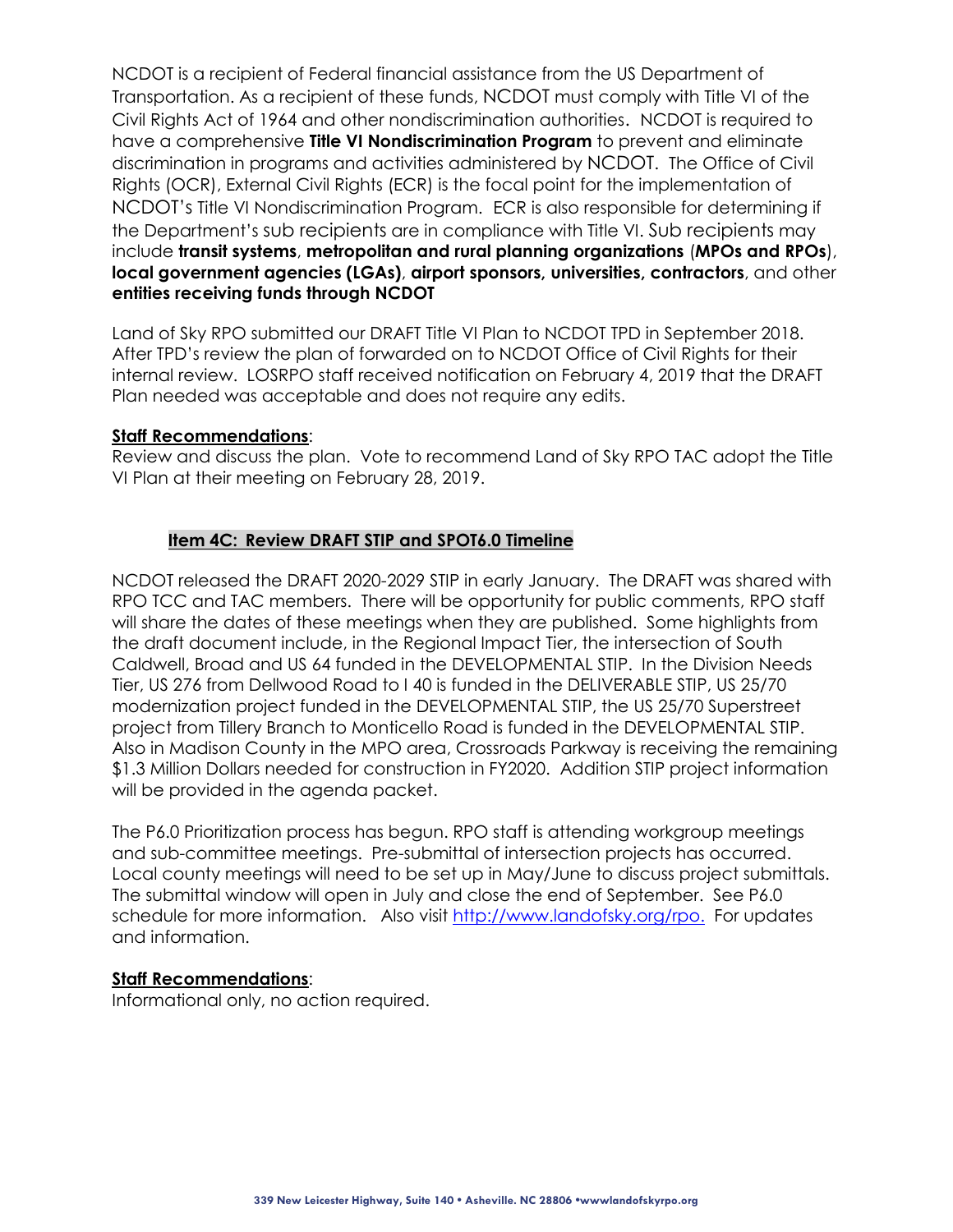## LOSRPO DRAFT STIP PROJECT HIGHLIGHTS

| <b>TIP</b><br><b>Number</b> | <b>Description</b>                                                                                        | <b>ROW</b><br>County<br>Year |                         | <b>Construction</b><br>Year | <b>Re-Prioritized</b><br>in SPOT6.0<br>Y/N |  |
|-----------------------------|-----------------------------------------------------------------------------------------------------------|------------------------------|-------------------------|-----------------------------|--------------------------------------------|--|
| R-5876                      | Cove Creek Road repair<br>slide approx. 3 miles<br>west of US 276                                         | Haywood                      | <b>FY</b><br>2020       | FY 2020                     | No FLAP Funds                              |  |
| R-5921                      | Modernize US 276<br>Jonathon Creek Road<br>from $US 19 - 140$                                             | Haywood                      | <b>FY</b><br>2022       | FY 2024                     | No                                         |  |
| R-5837                      | Modernize US 25/70<br>From Brush Cr - North<br>Main St                                                    | Madison                      | <b>FY</b><br>2021       | FY 2024                     | <b>No</b>                                  |  |
| R-5924                      | Modernize US 25/70<br>From North Main St-<br>East of Skyway Drive                                         | Madison                      | <b>FY</b><br>2029       | Future years                | Yes funded for<br>design only              |  |
| EB-5918                     | Construct sidewalk on<br>both sides install a ped<br>signal and refuge islands                            | Madison                      | <b>FY</b><br>2021<br>PE | FY 2023<br>Or with R-5924   |                                            |  |
| B-5895                      | US 25 Hot Springs<br>Replace Bridge over<br>French Broad River                                            | Madison                      |                         | FY 2022?                    |                                            |  |
| $U - 6173$                  | Superstreet US 25/70<br>TilleryR-2409 Branch -<br>Monticello Rd                                           | Buncombe/Madison             | <b>FY</b><br>2029       | Future years                | Yes funded for<br>design only              |  |
| R-5799                      | Pisgah Forest<br>Intersection<br>Improvements                                                             | Transylvania                 | <b>FY</b><br>2020       | FY 2021                     | <b>No</b>                                  |  |
| R-5800                      | US 64 Asheville Hwy<br><b>Access Management</b>                                                           | Transylvania                 | <b>FY</b><br>2020       | FY 2022                     | No                                         |  |
| R-5882                      | US 64 S. Broad/Caldwell<br>intersection<br>improvements                                                   | Transylvania                 | <b>FY</b><br>2029       | <b>Future Years</b>         | Yes funded for<br>design only              |  |
| R-2409                      | US 64 Rosman to<br>Cashiers                                                                               | Transylvania                 |                         | Under<br>Construction       |                                            |  |
| R-5919                      | Modernize US 178 Main<br>Street in Rosman -<br>Middlefork Road                                            | Transylvania                 | <b>FY</b><br>2025       | FY 2027                     | No                                         |  |
| R-5865                      | US 276 from Pisgah<br>Forest intersection -<br>Avery Creek Trail Head<br>Widen to 3 lanes w/bike<br>lanes | Transylvania                 | <b>FY</b><br>2019<br>PE | FY 2020                     | No<br><b>FLAP Funds</b>                    |  |
| R-5763                      | Upgrade Wilson Road<br>realign intersection w/<br>Ecusta Road                                             | Transylvania                 | <b>FY</b><br>2021       | FY 2023                     | No                                         |  |
| R-5605                      | Davidson River<br>Connector                                                                               | Transylvania                 |                         | Under<br>Construction       |                                            |  |
| U-5104                      | S. Caldwell Street                                                                                        | Transylvania                 |                         | Under<br>Construction       |                                            |  |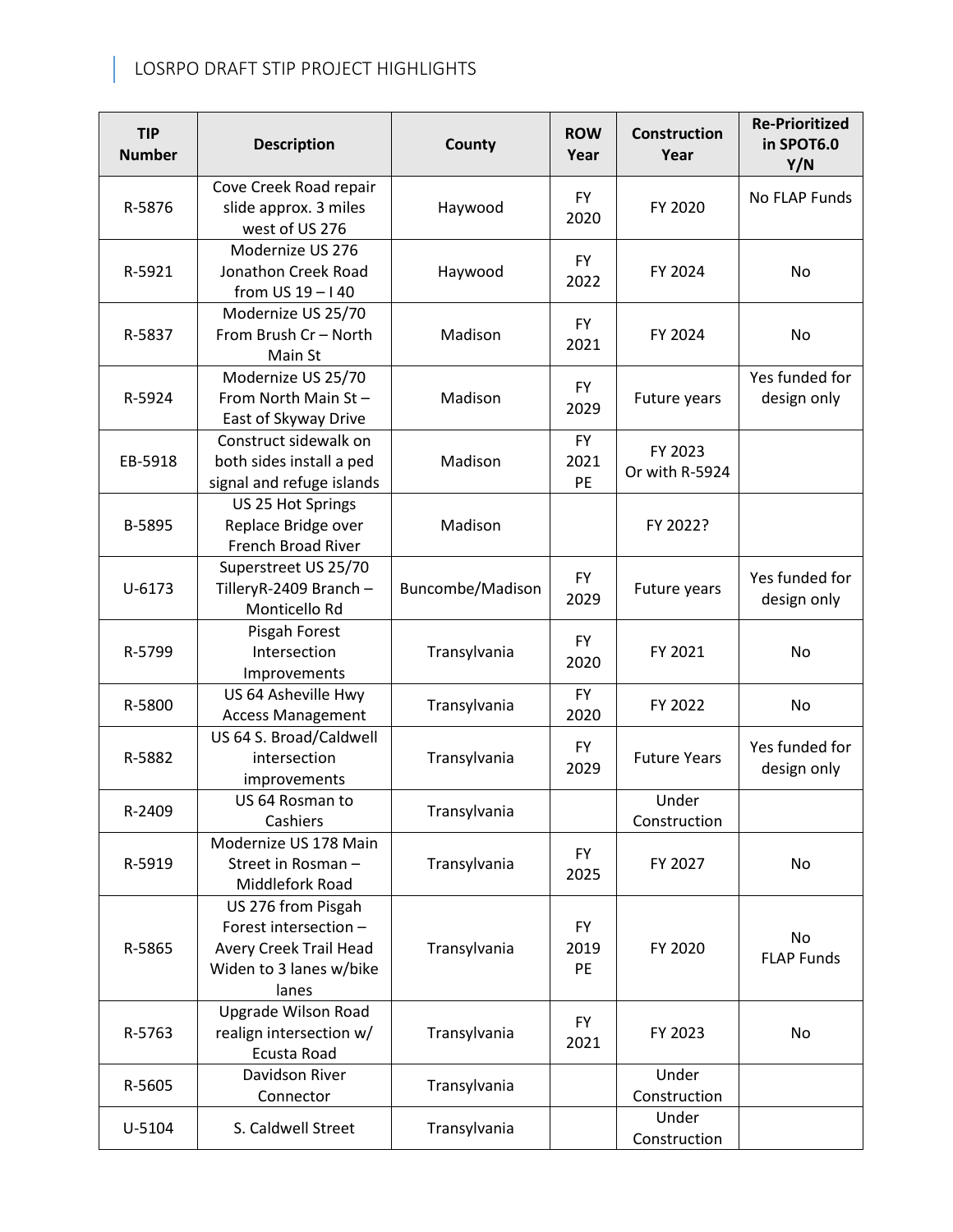### LOSRPO DRAFT STIP PROJECT HIGHLIGHTS

| <b>TIP</b><br><b>Number</b> | <b>Description</b>                                        | County       | <b>ROW</b><br>Year      | <b>Construction</b><br>Year | <b>Re-Prioritized</b><br>in SPOT6.0<br>Y/N |  |  |
|-----------------------------|-----------------------------------------------------------|--------------|-------------------------|-----------------------------|--------------------------------------------|--|--|
| EB-5858                     | Construct ped/bike<br>bridge across the<br>Davidson River | Transylvania | FY<br>2021<br><b>PE</b> | FY 2022                     | No                                         |  |  |
| B-5550                      | Replace Bridge over King<br>Creek on Railroad Ave         | Transylvania |                         | FY 2019                     |                                            |  |  |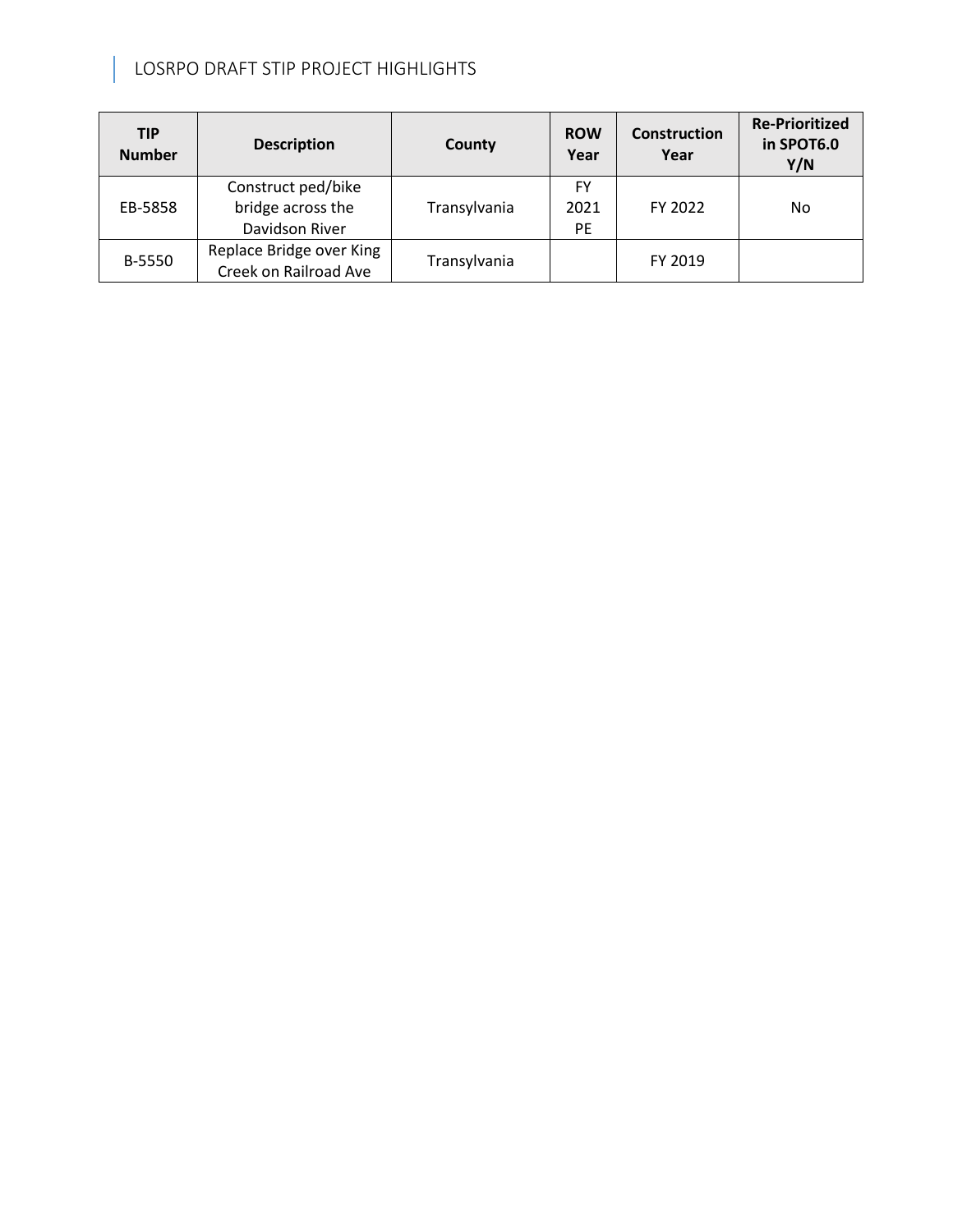# **Prioritization 6.0 Schedule**

|                                                 |     |   |                                                |                            | 2021                          |
|-------------------------------------------------|-----|---|------------------------------------------------|----------------------------|-------------------------------|
| <b>Sept</b><br>i<br>Bandara                     | Oct | I | <b>Nov</b>                                     | İ<br><b>Dec</b>            | Jan                           |
| ļ                                               |     | I | l                                              |                            |                               |
| <u>tes:</u><br>e Box = Approval of P6.0 Scoring |     |   |                                                |                            |                               |
| low Box = MPO/RPO/Division Input                |     |   |                                                |                            |                               |
| en Box = NCDOT Work Tasks                       |     |   |                                                |                            |                               |
|                                                 |     |   |                                                |                            |                               |
|                                                 |     |   |                                                |                            |                               |
|                                                 |     |   |                                                |                            |                               |
|                                                 |     |   |                                                |                            |                               |
|                                                 |     |   |                                                |                            |                               |
|                                                 |     |   |                                                |                            |                               |
|                                                 |     |   |                                                |                            |                               |
|                                                 |     |   |                                                |                            |                               |
|                                                 |     |   |                                                |                            |                               |
|                                                 |     |   |                                                |                            |                               |
|                                                 |     |   |                                                |                            |                               |
|                                                 |     |   |                                                |                            |                               |
|                                                 |     |   |                                                |                            |                               |
|                                                 |     |   |                                                |                            |                               |
|                                                 |     |   |                                                |                            |                               |
|                                                 |     |   |                                                |                            |                               |
|                                                 |     |   |                                                |                            |                               |
|                                                 |     |   |                                                |                            |                               |
|                                                 |     |   |                                                |                            |                               |
|                                                 |     |   |                                                |                            |                               |
|                                                 |     |   |                                                |                            |                               |
| <b>MPOs, RPOs, &amp;</b>                        |     |   |                                                |                            |                               |
| <b>Divisions assign</b>                         |     |   |                                                |                            |                               |
| <b>Division Needs Local</b>                     |     |   |                                                |                            |                               |
| <b>Input Points</b>                             |     |   |                                                |                            |                               |
|                                                 |     |   | <b>SPOT finalizes</b><br><b>Division Needs</b> |                            |                               |
|                                                 |     |   |                                                | <b>Scores and TIP Unit</b> |                               |
|                                                 |     |   |                                                | programs Division          |                               |
|                                                 |     |   | <b>Needs projects</b>                          |                            |                               |
|                                                 |     |   |                                                |                            | <b>NCDOT</b>                  |
|                                                 |     |   |                                                |                            | releases<br><b>Draft STIP</b> |
|                                                 |     |   |                                                | <b>NCDOT</b>               |                               |
|                                                 |     |   |                                                | <b>Provides</b>            |                               |
|                                                 |     |   |                                                | <b>Report to</b>           |                               |
|                                                 |     |   |                                                | <b>JLTOC</b>               |                               |

|                                                                                  |     |                            | 2019                                                                                           |     |            |                                                                                                                                  |     |            |                                                                    |                                                                                              |            |                                                                                                                                                                                | $2020 \,$ |                                           |                                                                                                            |                         |                       |                                     | 202'              |
|----------------------------------------------------------------------------------|-----|----------------------------|------------------------------------------------------------------------------------------------|-----|------------|----------------------------------------------------------------------------------------------------------------------------------|-----|------------|--------------------------------------------------------------------|----------------------------------------------------------------------------------------------|------------|--------------------------------------------------------------------------------------------------------------------------------------------------------------------------------|-----------|-------------------------------------------|------------------------------------------------------------------------------------------------------------|-------------------------|-----------------------|-------------------------------------|-------------------|
| Jun                                                                              | Jul | <b>Aug</b>                 | <b>Sept</b>                                                                                    | Oct | <b>Nov</b> | <b>Dec</b>                                                                                                                       | Jan | <b>Feb</b> | <b>Mar</b>                                                         | Apr                                                                                          | <b>May</b> | Jun                                                                                                                                                                            | Jul       | <b>Aug</b>                                | <b>Sept</b>                                                                                                | Oct                     | <b>Nov</b>            | <b>Dec</b>                          | Jan               |
| <b>BOT</b><br>approves<br><b>P6.0</b><br><b>Criteria &amp;</b><br><b>Weights</b> |     |                            |                                                                                                |     |            |                                                                                                                                  |     |            |                                                                    |                                                                                              |            |                                                                                                                                                                                |           | Notes:                                    | Blue Box = Approval of P6.0 Scoring<br>Yellow Box = MPO/RPO/Division Input<br>Green Box = NCDOT Work Tasks |                         |                       |                                     |                   |
|                                                                                  |     | enter, and submit projects | <b>MPOs, RPOs, &amp; Divisions test,</b>                                                       |     |            |                                                                                                                                  |     |            |                                                                    |                                                                                              |            |                                                                                                                                                                                |           |                                           |                                                                                                            |                         |                       |                                     |                   |
|                                                                                  |     |                            |                                                                                                |     |            | <b>SPOT Reviews and Calculates Quant. Scores for All Projects</b><br>used for scoring (by MPOs, RPOs, Divisions, and DOT staff). |     |            | (Existing + New). Includes review period of all data & costs to be |                                                                                              |            |                                                                                                                                                                                |           |                                           |                                                                                                            |                         |                       |                                     |                   |
|                                                                                  |     |                            |                                                                                                |     |            |                                                                                                                                  |     |            |                                                                    | <b>TIP Unit</b><br><b>Programs</b><br><b>Statewide</b><br><b>Mobility</b><br><b>Projects</b> |            |                                                                                                                                                                                |           |                                           |                                                                                                            |                         |                       |                                     |                   |
|                                                                                  |     |                            |                                                                                                |     |            |                                                                                                                                  |     |            |                                                                    |                                                                                              |            | <b>MPOs, RPOs, &amp; Divisions assign</b><br><b>Regional Impact Local Input</b><br><b>Points (with option to assign</b><br><b>Division Needs Local Input</b><br><b>Points)</b> |           |                                           |                                                                                                            |                         |                       |                                     |                   |
|                                                                                  |     |                            |                                                                                                |     |            |                                                                                                                                  |     |            |                                                                    |                                                                                              |            |                                                                                                                                                                                |           | <b>SPOT</b><br>finalizes                  |                                                                                                            |                         |                       |                                     |                   |
| <b>Key Dates:</b>                                                                |     |                            | June 2019: BOT approves P6.0 Criteria & Weights                                                |     |            |                                                                                                                                  |     |            |                                                                    |                                                                                              |            |                                                                                                                                                                                |           | <b>Regional</b><br>Impact                 |                                                                                                            |                         |                       |                                     |                   |
|                                                                                  |     |                            | July 2019: SPOT Online opens for testing, entering, and submitting projects (closes Sept. 27)  |     |            |                                                                                                                                  |     |            |                                                                    |                                                                                              |            |                                                                                                                                                                                |           | scores and<br><b>TIP Unit</b><br>programs |                                                                                                            |                         |                       |                                     |                   |
|                                                                                  |     |                            | July 2019: Existing Project Deletions due for receiving extra new submittals (one out, one in) |     |            |                                                                                                                                  |     |            |                                                                    |                                                                                              |            |                                                                                                                                                                                |           | Regional<br>Impact                        |                                                                                                            |                         |                       |                                     |                   |
|                                                                                  |     |                            | <b>Existing Project Modifications due</b>                                                      |     |            |                                                                                                                                  |     |            |                                                                    |                                                                                              |            |                                                                                                                                                                                |           | projects                                  |                                                                                                            |                         |                       |                                     |                   |
|                                                                                  |     |                            | September 2019: Alternate Criteria and Weights due                                             |     |            |                                                                                                                                  |     |            |                                                                    |                                                                                              |            |                                                                                                                                                                                |           |                                           | <b>MPOs, RPOs, &amp;</b>                                                                                   | <b>Divisions assign</b> |                       |                                     |                   |
|                                                                                  |     |                            | SPOT On!ine closes for submitting projects                                                     |     |            |                                                                                                                                  |     |            |                                                                    |                                                                                              |            |                                                                                                                                                                                |           |                                           | <b>Division Needs Local</b><br><b>Input Points</b>                                                         |                         |                       |                                     |                   |
|                                                                                  |     |                            | End of April 2020: Quantitative scores for all projects released                               |     |            |                                                                                                                                  |     |            |                                                                    |                                                                                              |            |                                                                                                                                                                                |           |                                           |                                                                                                            |                         | <b>SPOT finalizes</b> |                                     |                   |
|                                                                                  |     |                            | Draft list of Programmed Statewide Mobility projects released                                  |     |            |                                                                                                                                  |     |            |                                                                    |                                                                                              |            |                                                                                                                                                                                |           |                                           |                                                                                                            |                         | <b>Division Needs</b> | <b>Scores and TIP Unit</b>          |                   |
|                                                                                  |     |                            | May 1, 2020: Regional Impact Local Input Point window opens for 3 months                       |     |            |                                                                                                                                  |     |            |                                                                    |                                                                                              |            |                                                                                                                                                                                |           |                                           |                                                                                                            |                         | <b>Needs projects</b> | programs Division                   |                   |
|                                                                                  |     |                            | Deadline for Approval of Local Input Point Assignment Methodologies                            |     |            |                                                                                                                                  |     |            |                                                                    |                                                                                              |            |                                                                                                                                                                                |           |                                           |                                                                                                            |                         |                       |                                     | <b>NCDC</b>       |
|                                                                                  |     |                            | End of August 2020: Draft list of Programmed Regional Impact Projects released                 |     |            |                                                                                                                                  |     |            |                                                                    |                                                                                              |            |                                                                                                                                                                                |           |                                           |                                                                                                            |                         |                       |                                     | releas<br>Draft S |
|                                                                                  |     |                            | September 1, 2020: Division Needs Local Input Point window opens for 2 months                  |     |            |                                                                                                                                  |     |            |                                                                    |                                                                                              |            |                                                                                                                                                                                |           |                                           |                                                                                                            |                         |                       | <b>NCDOT</b>                        |                   |
|                                                                                  |     |                            | January 2021: 2022-2031 Draft STIP released                                                    |     |            |                                                                                                                                  |     |            |                                                                    |                                                                                              |            |                                                                                                                                                                                |           |                                           |                                                                                                            |                         |                       | <b>Provides</b><br><b>Report to</b> |                   |
|                                                                                  |     |                            |                                                                                                |     |            |                                                                                                                                  |     |            |                                                                    |                                                                                              |            |                                                                                                                                                                                |           |                                           |                                                                                                            |                         |                       | <b>JLTOC</b>                        |                   |